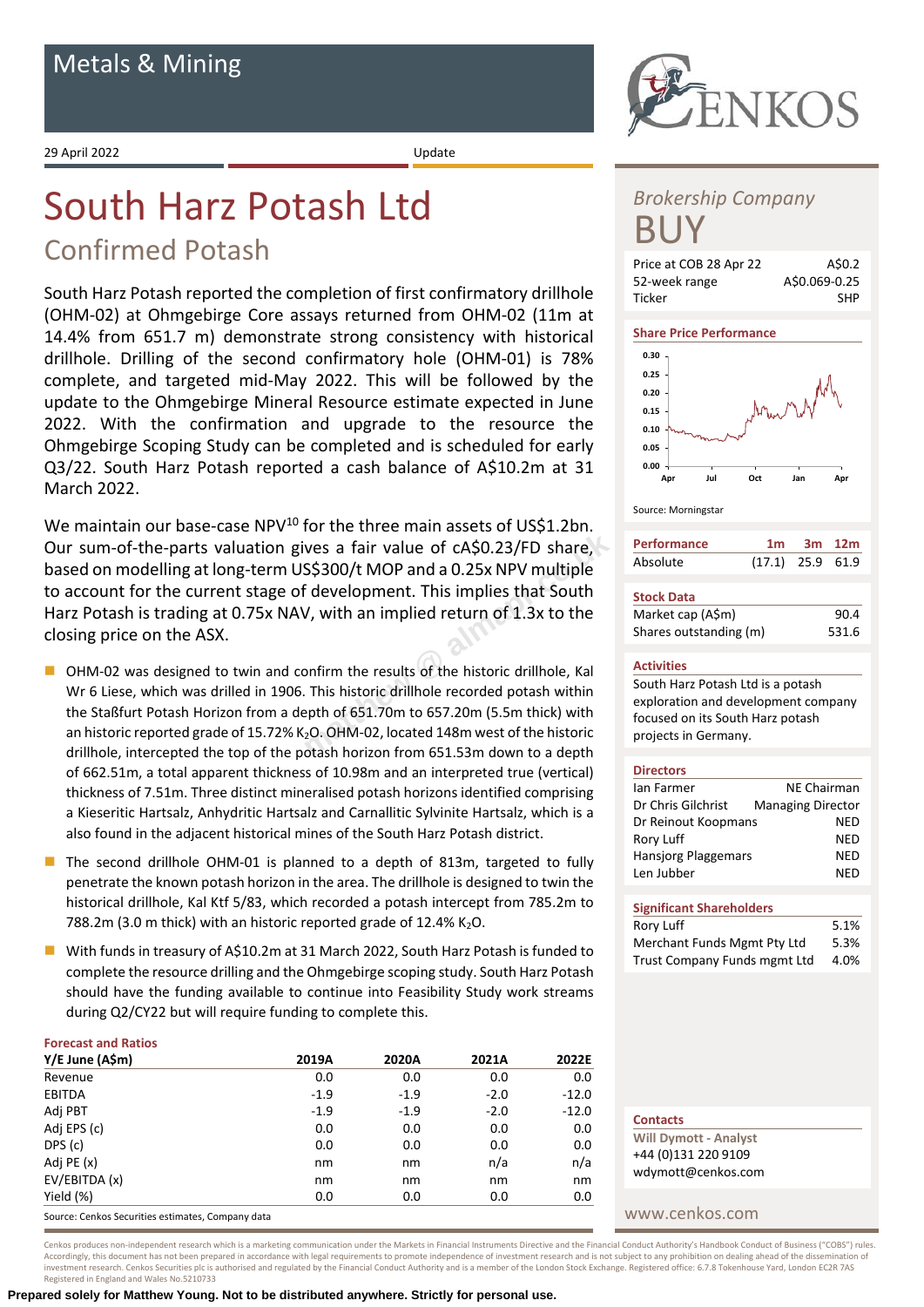# Company Summary

## **Table 1: Summary**

| <b>Ticker Price</b><br>Price (A\$)        | SHP-ASX<br>0.17                  |                          |                       | <b>Recommendation</b><br><b>Price Target (A\$)</b> | <b>BUY</b><br>0.23  | <b>Asset</b><br>Country     | South Harz<br>Germany                             |               | <b>Basic</b>          | Capital St Shares (m)<br>532  |
|-------------------------------------------|----------------------------------|--------------------------|-----------------------|----------------------------------------------------|---------------------|-----------------------------|---------------------------------------------------|---------------|-----------------------|-------------------------------|
| Mkt cap (A\$m)                            | 90                               |                          |                       | <b>Project PNAV Today</b>                          | 0.75                | Commodity                   | Potash                                            |               | <b>FD</b>             | 785                           |
|                                           | <b>Scoping Study</b>             |                          | Feasibility           |                                                    | <b>Fully Funded</b> | Commisioning                | Production                                        |               |                       |                               |
| <b>NAV</b> multiple                       | 0.25                             |                          | 0.40                  |                                                    | 0.60                | 0.80                        | 0.95                                              |               |                       |                               |
| Ohmgebirge (A\$m)                         | 130                              |                          | 208                   |                                                    | 312                 | 416                         | 494                                               |               |                       |                               |
| per share (A\$)                           | 0.24                             |                          | 0.39                  |                                                    | 0.59                | 0.78                        | 0.93                                              |               |                       |                               |
| Sensitivity A\$/FD Share                  | $-40%$                           | $-20%$                   | <b>Base</b>           | 20%                                                | 40%                 | <b>SOTP Valuation</b>       | <b>A\$m</b>                                       | <b>NAVx</b>   | AŚm                   | A\$/FD sh                     |
| <b>MOP Price</b>                          | 0.13                             | 0.06                     | 0.23                  | 0.40                                               | 0.58                | Ohmgebirge                  | 520                                               | 0.25          | 130                   | 0.17                          |
| <b>Discount Rate</b>                      | 0.48                             | 0.33                     | 0.23                  | 0.15                                               | 0.10                | Nohra Elende                | 459                                               | 0.05          | 23                    | 0.03                          |
| Opex                                      | 0.32                             | 0.28                     | 0.23                  | 0.18                                               | 0.13                | Mulhausen-Keula             | 709                                               | 0.05          | 35                    | 0.05                          |
| Capex                                     | 0.37                             | 0.30                     | 0.23                  | 0.16                                               | 0.09                | Ebeleben                    | 461                                               | 0.01          | 5                     | 0.01                          |
| <b>ACTIVITY (CALENDAR</b>                 |                                  |                          |                       |                                                    |                     | Total                       | 2,149                                             |               | 193                   | 0.25                          |
| <b>YEAR)</b>                              |                                  | Q421                     | Q122                  | Q222                                               | Q322<br>Q422        | Cash on B/S                 | 10                                                | 1             | 10                    | 0.01                          |
| South Harz Potash Resource elevation      |                                  |                          |                       |                                                    |                     | Less G&A to devel.          | 25                                                | 1             | 25                    | 0.03                          |
| Confirmatory drill permitting             |                                  |                          |                       |                                                    |                     | In money Warrants/options   |                                                   |               | $\mathbf{1}$          | 0.00                          |
| Confirmatory drilling                     |                                  | x                        | ×                     |                                                    |                     | NPV after adj.              |                                                   |               | 179                   | 0.23                          |
| Core analysis/evaluation                  |                                  |                          | ×                     |                                                    |                     |                             |                                                   |               |                       |                               |
| Planned Mineral Resource upgrade          |                                  |                          | $\times$              |                                                    |                     | <b>Catalysts</b>            |                                                   |               |                       |                               |
| Project O development                     |                                  |                          |                       |                                                    |                     | 1<br>2                      | <b>Drilling Ohmgebirge</b>                        |               |                       |                               |
| Scoping Study                             |                                  |                          | ×                     |                                                    |                     | з                           | Resource Upgrade<br>Scoping/Pre-Feasibility Study |               |                       |                               |
| Strategic project analysis                |                                  |                          | ×                     |                                                    |                     | 4                           | <b>Feasibility Study</b>                          |               |                       |                               |
| <b>Feasibility Study</b>                  |                                  |                          |                       |                                                    |                     |                             |                                                   |               |                       |                               |
|                                           |                                  |                          |                       |                                                    |                     |                             |                                                   |               |                       |                               |
| <b>ESIA</b>                               |                                  |                          |                       |                                                    |                     | <b>Resource and Reserve</b> | <b>Classification</b>                             | <b>Tonnes</b> |                       |                               |
| Income Statement (A\$m)                   | 2018a                            | 2019a                    | 2020a                 | 2021a                                              | 2022e               | <b>Horizon</b>              |                                                   | <b>MT</b>     | K <sub>2</sub> O<br>% | K <sub>2</sub> O<br><b>MT</b> |
| Revenue                                   | ä,                               | ٠                        | $\tilde{\phantom{a}}$ | ¥.                                                 | ÷,                  | Ebeleben                    |                                                   |               |                       |                               |
| <b>Operating Costs</b>                    | $\overline{\phantom{a}}$         | $\overline{\phantom{a}}$ |                       |                                                    |                     | Sylvinite                   | Inferred                                          | 324           | 15.6                  | 50                            |
| D&A                                       | 0.00                             | 0.00                     | 0.00                  | 0.00                                               |                     | Carnallitite                | <b>Inferred</b>                                   | 253           | 7.5                   | 19                            |
| PBT                                       | $1.42 -$                         | $1.91 -$                 | $1.92 -$              | 2.00                                               |                     | Műhlhausen Keula            |                                                   |               |                       |                               |
| <b>Interest Expense</b>                   | 1.42<br>$\overline{\phantom{a}}$ | 1.91                     | $1.92 -$<br>$\sim$    | 2.00                                               |                     | Sylvinite                   | <b>Inferred</b>                                   | 834           | 12.1                  | 101                           |
| <b>Expln Royalty Other</b>                | $1.44 -$                         | 1.93                     | $1.92 -$<br>$\sim$    | 2.00                                               |                     | Carnallitite                | <b>Inferred</b>                                   | 296           | 8.2                   | 24                            |
| Tax                                       |                                  |                          |                       | L,                                                 |                     | Műhlhausen Nohra-Elende     |                                                   |               |                       |                               |
| Net Income                                | $1.42 -$<br>÷,                   | $1.91 -$                 | $1.92 -$              | 2.00                                               | ÷                   | Sylvinite                   | Inferred                                          | 101           | 14.2                  | 14                            |
|                                           |                                  |                          |                       |                                                    |                     | Carnallitite                | <b>Inferred</b>                                   | 1,597         | 9.4                   | 150                           |
| Cashflow (A\$m)                           | 2018a                            | 2019a                    | 2020a                 | 2021a                                              | 2022e               | Kűllstedt                   |                                                   |               |                       |                               |
| <b>Operating Cashflow</b>                 | 1.33                             | 1.79<br>$\sim$           | $1.42 -$<br>$\sim$    | 1.90                                               | ٠                   | Sylvinite                   | Inferred                                          | 333           | 13.0                  | 43                            |
| <b>Financing Cashflow</b>                 |                                  | 2.21                     | 1.21                  | 10.11                                              |                     | Carnallitite                | <b>Inferred</b>                                   | 1,205         | 10.1                  | 122                           |
| Capex                                     | 2.30<br>$\overline{\phantom{a}}$ | 0.45                     | $0.34 -$<br>$\sim$    | 0.10                                               |                     | Ohmgebirge                  |                                                   |               |                       |                               |
| <b>Exploration Budget</b>                 | ÷.                               | ä,                       | ä,                    | ä,                                                 |                     | Sylvinite                   | <b>Inferred</b>                                   | 261           | 14.0                  | 36                            |
| Interest                                  | 0.03                             | 0.02                     | $0.00 -$              | 0.00                                               |                     | Carnallitite                | <b>Inferred</b>                                   | 64            | 9.8                   | 6                             |
| Debt repaid                               |                                  |                          |                       | ä,                                                 |                     | <b>Total Jorc Inferred</b>  |                                                   | 5,268         | 11                    | 567                           |
| Changes in working Cap                    | 0.02                             | 0.05                     | $0.12 -$              | 0.12                                               |                     | Sylvinite                   | <b>Inferred</b>                                   | 1,853         | 13.2                  | 244                           |
| Free Cash Flow before tax                 |                                  | $\overline{\phantom{a}}$ | $\ddot{\phantom{0}}$  | ٠                                                  |                     | Carnallitite                | Inferred                                          | 3,415         | 9.4                   | 321                           |
| <b>Tax Payable</b>                        |                                  |                          | $\overline{a}$        | ÷.                                                 |                     |                             |                                                   |               |                       |                               |
| Free Cash Flow after tax<br>Cash Year End | 3.75<br>0.72                     | 2.37<br>0.69             | $2.10 -$<br>0.24      | 2.10<br>8.26                                       | ÷                   | 2000                        |                                                   |               |                       |                               |

| <b>Balance Sheet (A\$m)</b>      | 2018a                    | 2019a | 2020a | 2021a | 2022e |
|----------------------------------|--------------------------|-------|-------|-------|-------|
| <b>Cash and Cash Equivalents</b> | 0.72                     | 0.69  | 0.14  | 8.24  |       |
| Net Prop. Plant and Equip.       | 2.71                     | 3.01  | 3.18  | 3.28  |       |
| <b>Total Assets</b>              | 5.52                     | 3.81  | 3.53  | 11.63 |       |
| <b>Debt</b>                      | $\overline{\phantom{a}}$ |       |       |       |       |
| <b>Other Liabilities</b>         | 1.90                     | ۰     | 0.10  | ۰     | ۰     |
| <b>Total Liabilities</b>         | 2.20                     | 0.17  | 0.37  | 0.16  |       |
| Shareholder Equity               | 3.32                     | 3.64  | 3.16  | 11.47 |       |
| Net Cash (Debt)                  | 0.72                     | 0.69  | 0.14  | 8.26  |       |

Source: Cenkos Securities estimates, Company Data S&P Capital IQ Pro

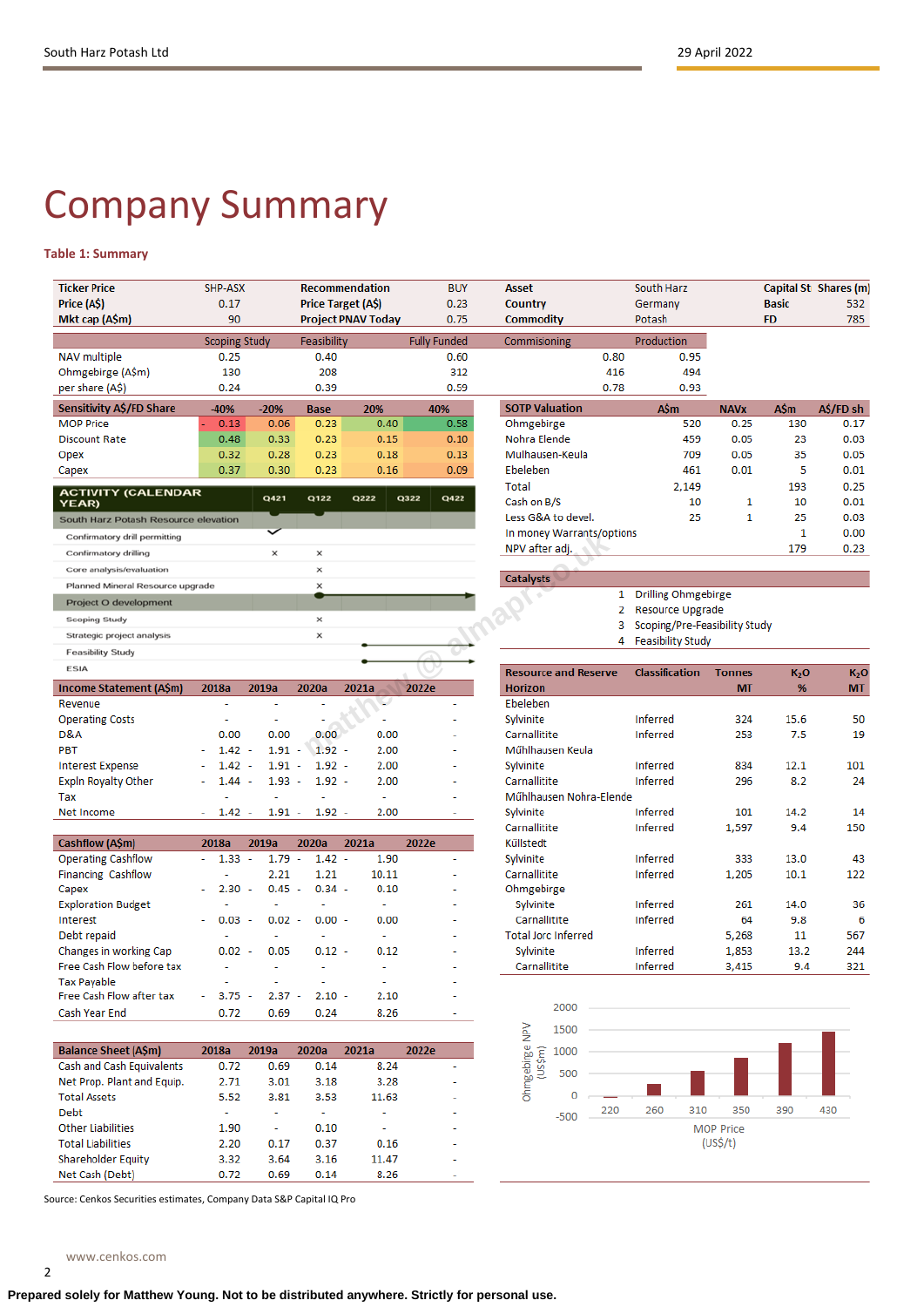## **Investment Risk**

Investing in shares presents risks and opportunities. The past is not necessarily a guide to the future performance of an investment. The value of investments and the income derived from them may fall as well as rise and investors may not get back the amount invested. Some investments discussed in this publication may have a high level of volatility. High volatility investments may experience sudden and large falls in their value which may cause losses.

The information on future performance in this communication is an illustration and is not a reliable guide to actual future performance.

## **Non-UK stocks**

International investing includes risks related to political and economic uncertainties of foreign countries, as well as currency risk.

**matthew @ almapr.co.uk**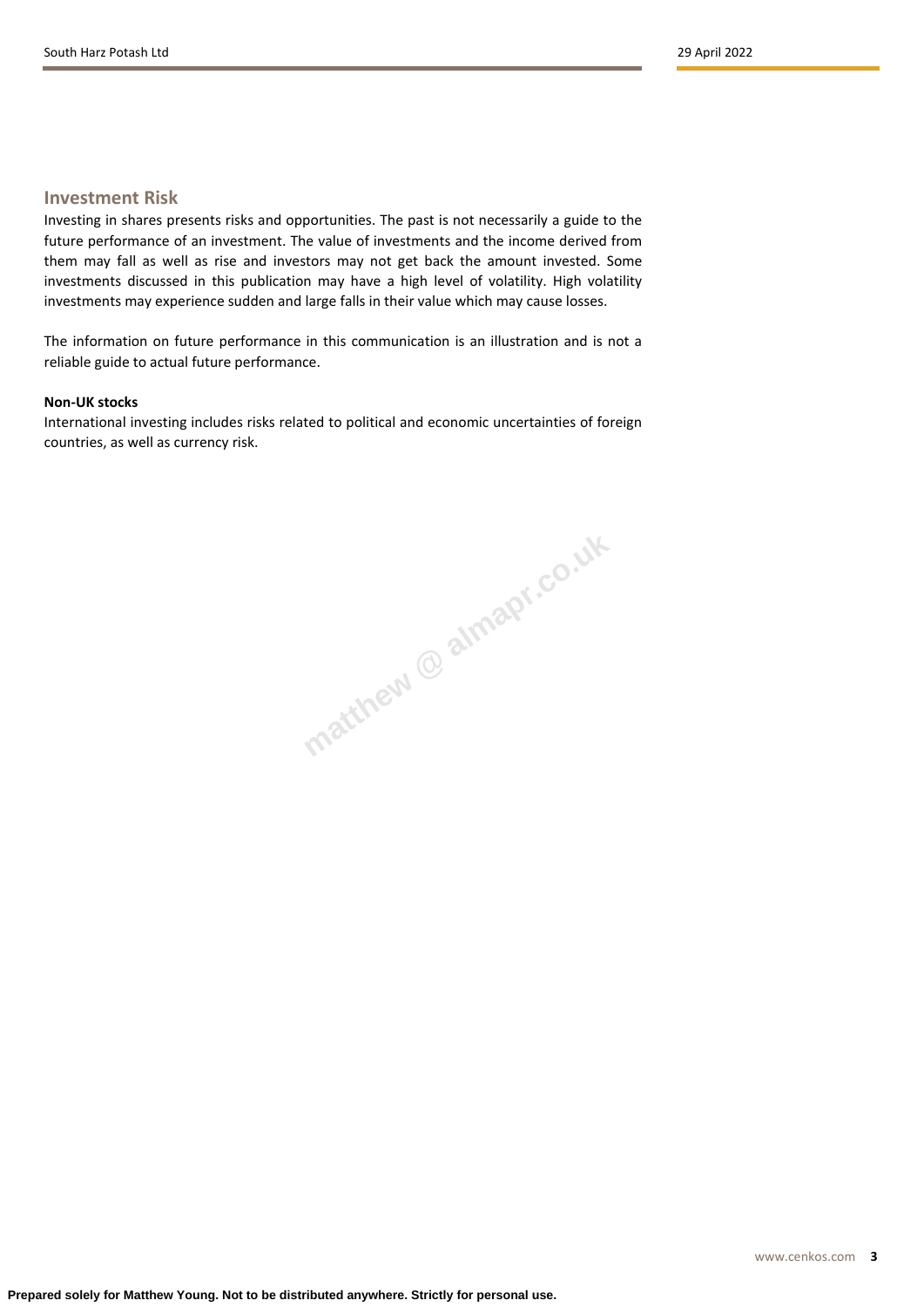## **Disclosures**

### **Analyst Certification**

The Sales Person(s) / Research Analyst(s) responsible for preparing this investment recommendation/report or sections of this report, in whole or in part, hereby certify/ies that, with respect to any and all of the securities or issuers that the Sales Person(s) / Research Analyst(s) cover(s) in this report, the views expressed in this report accurately reflect his/her/their personal views. However, this investment recommendation / report may have been disclosed to the issuer prior to its publication and may have been subject to amendment thereafter. The proprietary models used in production of this investment recommendation are available on request. It is intended that the proprietary models used in this investment recommendation shall be updated when appropriate. In addition, no part of the Sales Person(s) / Research Analyst(s)' compensation was, is, or will be directly or indirectly, related to the specific recommendations or view expressed in this report or summary.

## **Recommendations definitions**

Definition of research recommendations

Expected absolute returns

- BUY is an expected return greater than 10%;
- HOLD is an expected return -10% +10%; and
- SELL is an expected return less than -10%.
- UNDER REVIEW: recommendation and/or forecasts are under review pending further clarity as to the company's financial and/or operational position.

## For Sales recommendation please refer to <http://cenkos.com/bottom-menu/legal-and-regulatory/conflicts-of-interests-disclosures>

#### **Distribution of Investment Recommendations as per 29/04/2022**

|              | Corporate No. | Corporate % | No.           |   |
|--------------|---------------|-------------|---------------|---|
| Buy          | bb            | 92          | $\Omega$<br>ᅆ | ັ |
| Hold         |               |             |               |   |
| Sell         |               |             |               |   |
| Under review |               |             |               |   |

| Under review                                                                                                                                                                         |                                                                                                                                                                                                                                                                                                                         |             |            |              |
|--------------------------------------------------------------------------------------------------------------------------------------------------------------------------------------|-------------------------------------------------------------------------------------------------------------------------------------------------------------------------------------------------------------------------------------------------------------------------------------------------------------------------|-------------|------------|--------------|
| recommendations are based on 12 month time horizon unless otherwise stated.                                                                                                          | Temporary movements by stocks across the boundaries of these categories due to share price volatility will not necessarily trigger a recommendation change. All                                                                                                                                                         |             |            |              |
| <b>Recommendation History</b><br>Company                                                                                                                                             | <b>Disclosures</b>                                                                                                                                                                                                                                                                                                      | <b>Date</b> | <b>Rec</b> | <b>Price</b> |
| South Harz Potash Ltd                                                                                                                                                                | 2,6,7,8,9,10                                                                                                                                                                                                                                                                                                            | 04 Dec 20   | Buy        | A\$0         |
| Source: Cenkos Securities                                                                                                                                                            |                                                                                                                                                                                                                                                                                                                         |             |            |              |
|                                                                                                                                                                                      | A list of all the recommendations produced/issued by the relevant Sales Person / Research Analyst on any financial instrument or issuer disseminated during the<br>preceding 12 months is available upon request free of charge. Please contact the appropriate Cenkos analyst or your Cenkos contact on 020 7397 8900. |             |            |              |
| <b>Conflicts of Interests</b><br>of investment recommendations. Cenkos' Sales Persons and Research Analysts involved in issuing and disseminating investment recommendations operate | Cenkos has detailed written policies and procedures designed to identify and manage potential conflicts of interest that arise in connection with production and issuing                                                                                                                                                |             |            |              |

#### **Conflicts of Interests**

Cenkos has detailed written policies and procedures designed to identify and manage potential conflicts of interest that arise in connection with production and issuing of investment recommendations. Cenkos' Sales Persons and Research Analysts involved in issuing and disseminating investment recommendations operate independently of Cenkos' Corporate Finance business. Chinese Walls and Information barriers procedures are in place between the Sales Persons and Research Analysts and staff involved in securities trading for the account of Cenkos or its clients to ensure that confidential and/or inside information is handled according to applicable laws and regulations. In addition, there are information barriers around Research Analysts which are designed to ensure that the knowledge and timing of the publication of reports containing investment recommendation is not communicated selectively to buy-side clients or to the trading parts of the business. Cenkos may be remunerated by a company for writing research on that company, in which case, a specific disclosure will be made in the relevant report. Each company understands and agrees that the analysis, opinions, projections, forecasts and estimates will be honest and unbiased in compliance with Cenkos' Conflicts of Interests and Research Policies and will in no way be influenced by any remuneration received by Cenkos from the company. For further details, please see Cenkos' Conflicts of Interest Policy available on our website at www.cenkos.com.

## **Legend**<br>1 The

- 1 The Sales / Research Analyst persons closely associated with them and/or persons involved in the preparation of the investment recommendation, has a beneficial interest in the shares of this issuer. This holding(s) was not received or purchased prior to a public offering of such shares.
- 2 The Sales / Research Analyst responsible for this investment recommendation may have his/her remuneration linked to investment banking transactions performed by Cenkos.
- 3 A director, officer or employee of Cenkos or a person closely associated to him/her, is an officer, director, or serves as an adviser or board member of the issuer. Where this person is the person responsible for this investment recommendation or a person closely associated with them, this will be indicated.
- 4 As at the date of this investment recommendation / report, Cenkos has a beneficial interest exceeding 5% of the total issued share capital in the issuer.
- 5 As at the date of this investment recommendation / report, the issuer has a beneficial interest exceeding 5% of the total issued share capital of Cenkos.
- 6 Cenkos acts as a market maker or liquidity provider in relation to securities issued by the issuer.<br>7 Cenkos has been the lead manager or co-lead manager in a public offering of the issuer's financi
- 7 Cenkos has been the lead manager or co-lead manager in a public offering of the issuer's financial instruments during the previous 12 months.
- Cenkos is party to an agreement with the issuer and has received compensation from the issuer for the provision of investment banking or financial advisory services within the previous 12 months.
- 9 Cenkos is party to an agreement with the issuer relating to the provision of investment recommendations for this issuer and Cenkos may receive remuneration for such service.
- 10 Cenkos acts as a corporate broker to this issuer.
- 11 Cenkos acts as a nominated adviser, financial adviser or as a sponsor to the issuer in the UK.
- 12 As at the date of this investment recommendation, Cenkos has a net short position exceeding 0.5% of the total issued share capital of the issuer.
- 13 As at the date of this investment recommendation, Cenkos has a net long position exceeding 0.5% of the total issued share capital of the issuer.
- 14 Any other specific disclosures.